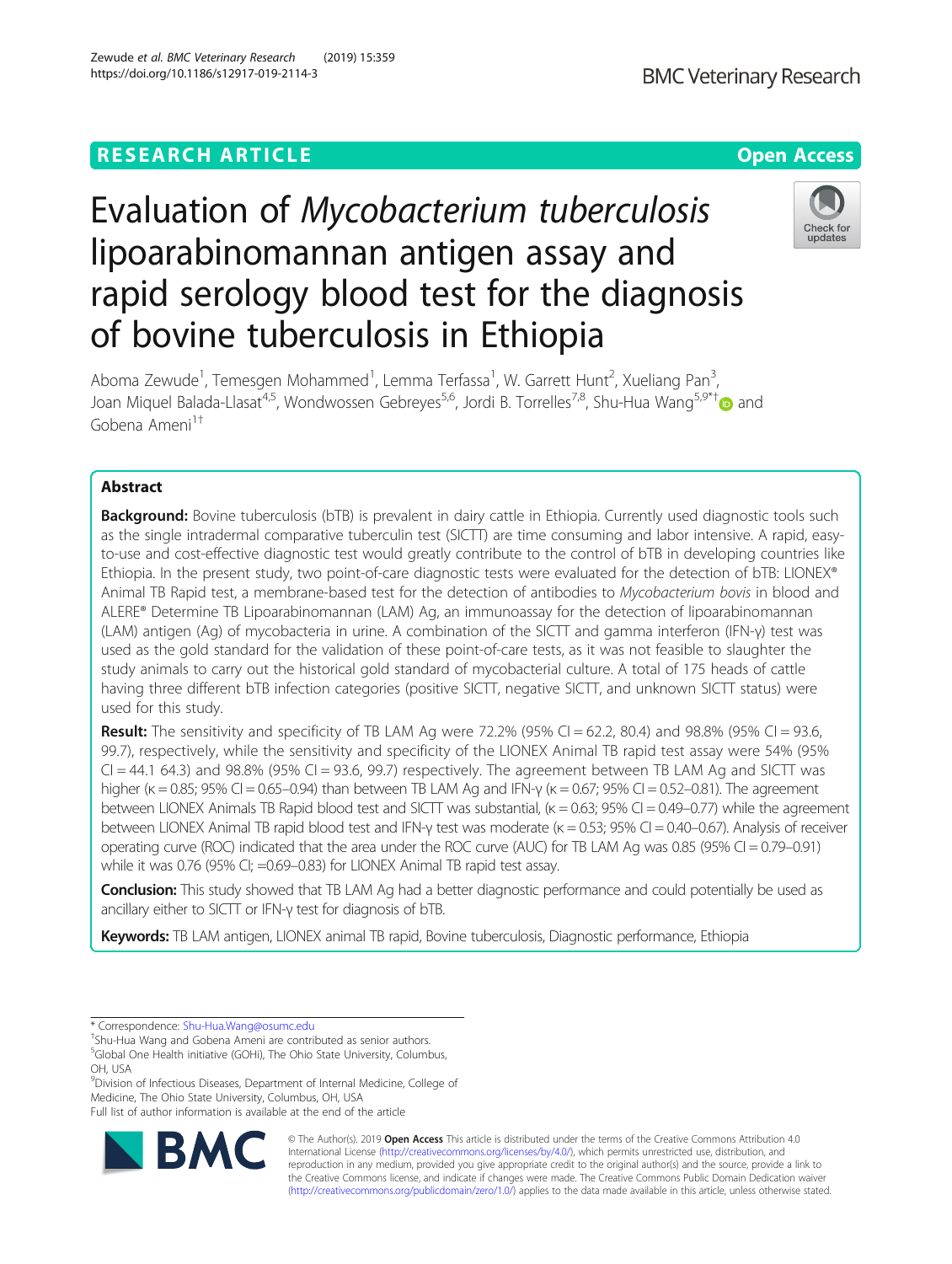#### Background

Bovine tuberculosis (bTB) is a chronic progressive disease of mammals caused primarily by Mycobacterium bovis, a member of the *M. tuberculosis* complex (TBC), and is characterized by the development of granulomatous lesions (tubercles) in the lymph nodes, lungs and other tissues. M. bovis can be transmitted from animal to human and is estimated to cause approximately 10–15% of human TB cases in low- and middle-income countries (LMIC) [\[1](#page-6-0)]. The economic impact of bovine TB is significant and accounts for over \$3 billion in annual expenditures worldwide [[2\]](#page-6-0). Although high-income countries have been implementing the test-and-slaughter control policy, LMIC are unable to support the cost of a test-andslaughter policy. Consequently, in Africa, where 85% of cattle and 82% of the human population reside, there is absent or only a partial bTB control policy [[3\]](#page-6-0).

In Ethiopia, studies have shown that there is a widespread but variable occurrence of bTB throughout the country based on cattle breed and dairy farm conditions [[4,](#page-6-0) [5](#page-6-0)]. A review and meta-analysis of the prevalence of bTB over 16 years (2000–2016) showed a pooled prevalence of 5.8% [[5](#page-6-0)]. Higher prevalence (21.6%) was observed in the Holstein-Friesian breed compared to a low prevalence (4.1%) recorded in the zebu breed. Furthermore, the same review showed higher prevalence (16.6%) in intensive farms as compared to low prevalence (4.6%) in extensive farms.

Because of its chronic nature, bTB is difficult to detect clinically until its late stage [\[6](#page-6-0)]. Furthermore, the presently used diagnostic tests have constraints that compromise their diagnostic performance. The two most widely used methods are 1) the single intradermal comparative tuberculin test (SICTT), based on cutaneous measurement of a delayed-type hypersensitivity response and 2) the interferon-gamma (IFN-γ) release assay, an enzyme-linked immunosorbent assay that measures the production of IFN-γ from activated whole blood incubated with M. bovis-specific antigens. Attempts to evaluate bTB diagnostic tests in naturally infected cattle are rare and complicated by the absence of the status of the truly diseased animals [[7](#page-6-0)–[9](#page-6-0)]. The constraints associated with SICTT include poor specificity, repeat visits needed for skin test placement and reading, desensitization after tuberculin inoculation, false negativity in late pregnancy and early parturition, and cross-reactivity with other nontuberculous mycobacteria antigens [[10](#page-6-0)]. The IFN-γ assay also has constraints that limit its diagnostic potential, including low specificity particularly in young cattle due to underdeveloped immune system [[10](#page-6-0)], the need to incubate unfrozen blood samples within 18 h of collection, and high cost of the test for LMIC [[10](#page-6-0)]. Hence, it is paramount to search for diagnostic tests that are rapid, cost-effective and can easy to use in developing countries such as Ethiopia.

Currently, two point-of-care diagnostic tests are available for detecting TBC, the ALERE® Determine LAM urine test and the LIONEX® Animal TB Rapid blood test [[11](#page-6-0)–[13\]](#page-6-0). Mannose capped liporabinomannan (LAM) is the major surface antigen of the M. bovis cell wall and may account for up to 15% of the total bacterial weight. In active TBC disease, LAM is released from both metabolically active and degrading bacteria. LAM is subsequently cleared through the kidneys and can be detected in urine. Detection of LAM in the urine can be used for the diagnosis of bTB using the LAM kit that is currently used for the diagnosis of human TBC disease in individuals with HIV/ AIDS (ALERE® Determine LAM, United States) [\[11,](#page-6-0) [12](#page-6-0)]. LIONEX® Animal TB Rapid test has developed a number of highly purified mycobacterial antigens, which can be used for sero-diagnosis of TB in whole blood, serum, or plasma samples from cattle or other mammals (LIONEX<sup>®</sup> Animal TB Rapid test, Germany) [\[13\]](#page-6-0).

In this study the LIONEX Animal-TB Rapid test and the ALERE Determine TB LAM Ag test were evaluated for sensitivity, specificity and agreement (Kappa statistic) in comparison to SICTT and IFN-γ. Cattle obtained from herds with known bTB infection were enrolled in the study and used for the validation of the two tests.

#### Result

#### Antibody detection test

In the present study, a total of 175 animals from the three different herd categories were enrolled: Group one consisted of 51 cattle with known positive SICTT and IFN-γ; Group two consisted of 64 cattle with negative SICTT and/ or IFN-γ; and Group three with 60 cattle with unknown SICTT status. Each animal underwent testing by SICTT, IFN-γ, TB LAM Ag test and LIONEX Animal TB rapid test. On the basis of SICTT, 45% (79/ 175) of the animals were positive for bTB. These 79 animals consisted of all 51 animals from a known TB infected herd (group one), 3 from the previously known TB negative herd (group two) and 25 animals from the unknown bTB status herd (group three) (Table [1\)](#page-2-0).

#### Agreement of TB LAM Ag or LIONEX animal TB rapid test with the SICTT

The results of both the ALERE Determine TB LAM Antigen (Ag) urine test and LIONEX Animal TB rapid blood test were read visually. From the total of 79 SICTT positive animals, 66 animals were positive by the TB LAM Antigen test, comprised of 37 from TBCinfected cattle, 26 from herds with unknown TB status and 3 from the "infection-free" herd. Fifty cattle were found to be positive by the LIONEX Animal TB rapid blood test: 28 animals from the herd known to be TBCinfected herd and 22 from herds with unknown TB status. Forty-nine of the 50 animals with positive LIONEX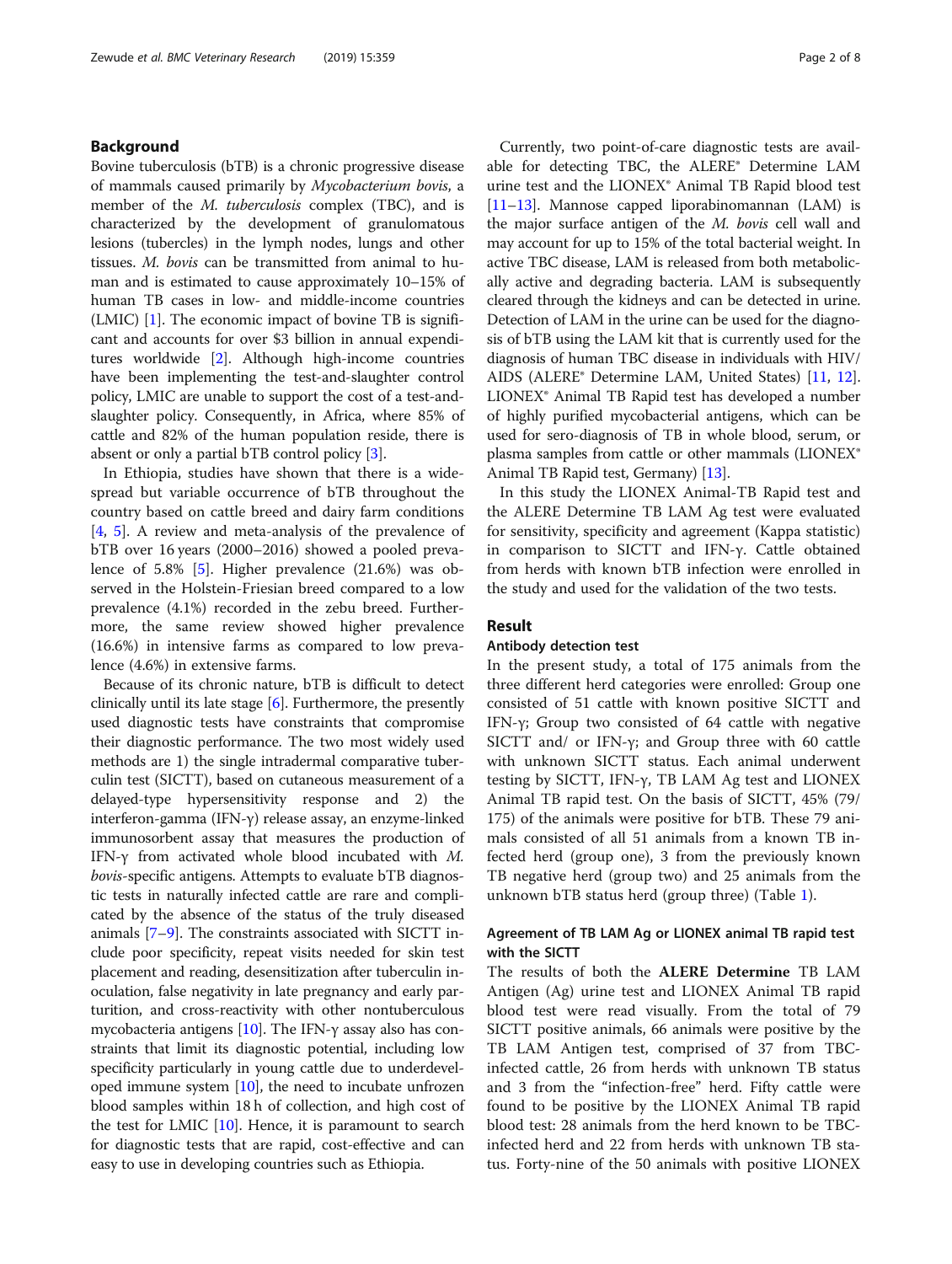<span id="page-2-0"></span>Table 1 Agreement of TB LAM Ag or LIONEX animal TB tests with SICTT in detecting bovine TB

| Type of<br>test         | <b>SICTT</b> |               |       | Kappa statistics 95%<br>Confidence Interval |
|-------------------------|--------------|---------------|-------|---------------------------------------------|
|                         | Positive     | Negative      | Total |                                             |
| LAM TB Ag               |              |               |       |                                             |
| Positive                | 64           | $\mathcal{P}$ | 66    | $0.85(0.65 - 0.94)$                         |
| Negative                | 15           | 94            | 109   |                                             |
| Total                   | 79           | 96            | 175   | Strong agreement                            |
| <b>LIONEX Animal TR</b> |              |               |       |                                             |
| Positive                | 49           | 1             | 50    | $0.63(0.49 - 0.76)$                         |
| Negative                | 30           | 95            | 125   |                                             |
| Total                   | 79           | 96            | 175   | Moderate Agreement                          |

TB Tuberculosis, SICTT Single intradermal comparative tuberculin test, LAM Lipoarabinomannan, IFN-<sup>γ</sup> Gamma interferon, Ag Antigen

Animal TB rapid blood test animals also tested positive by SICTT (Table 1). The discordant test result between positive LIONEX Animal TB rapid blood test and negative SICTT was from an animal with unknown TB status. All of the 96 SICTT negative cattle had negative TB LAM Antigen as well as negative LIONEX Animal TB rapid blood test. As seen in Table 1, the test agreement between SICTT and TB LAM Ag test was strong  $(k =$ 0.85 95% CI =  $0.65-0.94$ ). There was also good agreement between the LIONEX animal TB rapid test and SICTT ( $\kappa$  = 0.63; 95%CI = 0.49–0.76).

#### Agreement of TB LAM Ag or LIONEX animal TB rapid test with the IFN-γ test

A total of 86 animals that were negative for the IFN-γ test were also negative by the LIONEX Animal TB rapid blood test and the TB LAM Antigen test. However, of the 64 cattle from the known negative herd (group two), one animal was positive by the LIONEX Animal TB rapid blood test and the TB LAM Antigen tests. From 89 IFN-γ assay positive animals, 63 were positive by the TB LAM antigen: 36/63 from the herd with known TB infection (group one), 3/63 from the herd known to be negative (group two), and 26/63 from the herd with unknown status (group three) (Table 2). The agreement between TB LAM Ag and IFN-γ test was substantial ( $\kappa$  = 0.67; 95% CI = 0.52–0.81), while the agreement between LIONEX Animal Ag test and IFN-γ test was moderate ( $\kappa = 0.53$ ; 95%CI = 0.40–0.66).

#### Sensitivity and specificity of TB LAM Ag and LIONEX animal TB rapid tests

The sensitivity and specificity of the TB LAM Ag and LIONEX Animal TB rapid tests were estimated by considering the combination of SICTT and IFN-γ as a gold standard. Out of 175 tested animals, 90 were positive for both SICTT and the IFN-γ test. Of these 90 animals, 65 animals tested positive, 25 negative, and one falsely

Table 2 Agreement of tuberculosis (TB) LAM Ag or LIONEX animal TB tests with IFN-γ test in detecting bovine TB

| Type of<br>test         |          | IFN-y test PPD (B-A) | Kappa statistics 95% |                       |
|-------------------------|----------|----------------------|----------------------|-----------------------|
|                         | Positive | Negative             | Total                | Confidence Interval   |
| TB LAM Ag               |          |                      |                      |                       |
| Positive                | 63       | 3                    | 66                   | $0.67(0.52 - 0.81)$   |
| Negative                | 26       | 83                   | 109                  |                       |
| Total                   | 89       | 86                   | 175                  | Substantial agreement |
| <b>LIONEX Animal TB</b> |          |                      |                      |                       |
| Positive                | 49       |                      | 50                   | $0.53(0.40 - 0.66)$   |
| Negative                | 40       | 85                   | 125                  |                       |
| Total                   | 89       | 86                   | 175                  | Moderate agreement    |

TB Tuberculosis, LAM Lipoarabinomannan, IFN-γ, SICTT Single intradermal comparative tuberculin test

negative. Accordingly, the sensitivity of TB LAM Ag test was 72%, while its specificity was 98.8% (Table 3). The sensitivity and specificity of the LIONEX Animal TB rapid test were 54.4 and 98.8%, respectively (Table 3).

Receiver Operating Characteristics (ROC) analysis was performed for assessing the performances of the two tests. Accordingly, the area under ROC curve (AUC) of TB for TB LAM Ag test was 0.85 (95%CI = 0.79–0.91) while it was  $0.76$  (95%CI; =0.69-0.83) for the LIONEX Animal TB rapid blood test (Fig. [1](#page-3-0)).

#### **Discussion**

In this preliminary study, diagnostic performance of the TB LAM Ag urine test and LIONEX Animal TB Rapid blood test was evaluated using the combined result of SICTT and IFN-γ test as a gold standard.

The test results of each assay were compared with those of the standard tests i.e. with those of the SICTT or with those of the IFN-γ test [\[14](#page-6-0)]. There was high concordance between the TB LAM Ag test and that of

Table 3 Diagnostic performance (sensitivity and specificity) of TB LAM Ag or LIONEX animal TB rapid test

| Type of<br>test         |          | Combined of SICTT and IFN- $\gamma$ tests | Sensitivity |                                          |
|-------------------------|----------|-------------------------------------------|-------------|------------------------------------------|
|                         | Positive | Negative                                  | Total       | Specificity                              |
| LAM TB Ag               |          |                                           |             |                                          |
| Positive                | 65       | 1                                         | 66          | 72.2%(62.2,80.42)<br>98.8% (93.6, 99.79) |
| Negative                | 25       | 84                                        | 109         |                                          |
| Total                   | 90       | 85                                        | 175         |                                          |
| <b>LIONEX Animal TB</b> |          |                                           |             |                                          |
| Positive                | 49       | 1                                         | 50          | 54%(44.1, 64.3)<br>98.9%(93.6, 99.79)    |
| Negative                | 41       | 84                                        | 125         |                                          |
| Total                   | 90       | 85                                        | 175         |                                          |

TB Tuberculosis, LAM Lipoarabinomannan, IFN-γ, SICTT Single intradermal comparative tuberculin test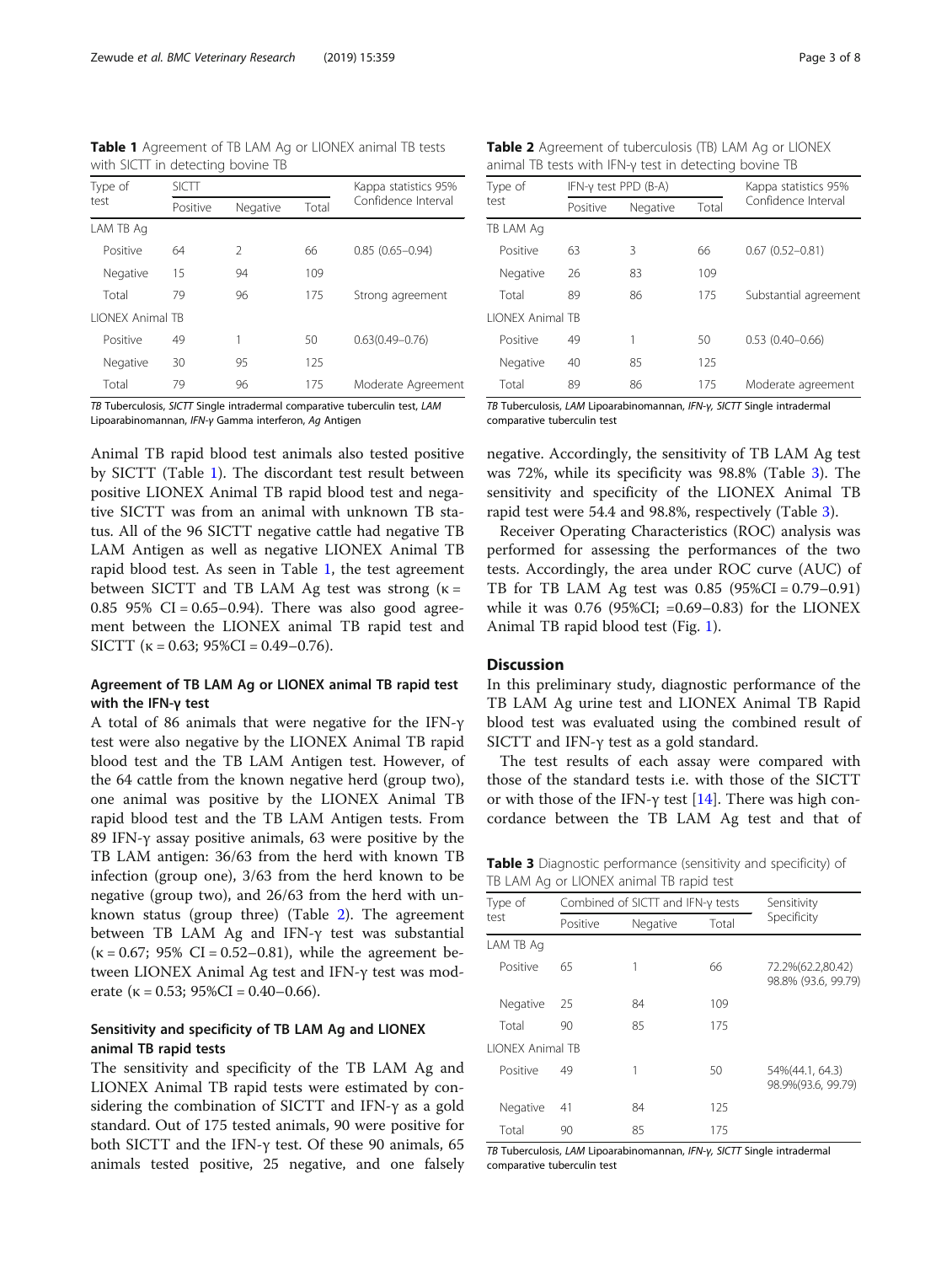<span id="page-3-0"></span>

SICTT. Furthermore, the agreement between TB LAM Ag and IFN-γ test was substantial. The sensitivity and specificity of the TB LAM Ag were 72 and 98.8%, respectively. A similar finding was reported by Lamont et al. a study with a similar design that was conducted in California [\[15](#page-6-0)]. The result of a meta-analysis published by Minion et al. on human subjects showed that the sensitivity of the TB LAM Ag test ranged from 13 to 93% while its specificity ranged from 87 to 99%. Thus, the sensitivity and specificity of TB LAM Ag recorded by the present study were within the ranges reported by Minion et al. Our findings are encouraging and could suggest the potential use of TB LAM Ag test for the diagnosis of bTB. Technically, a test such as the TB LAM Ag that uses urine samples is preferable to one that relies on blood or serum. Bacterial metabolism and degraded cell wall shed into body fluids could be detected by TB LAM Ag, which implies presence of active TB disease [[16](#page-6-0)].

Diagnostic performance of TB LAM Ag from urine of bTB-infected animals has been studied by different groups [[15](#page-6-0), [17](#page-6-0)]. In experimentally infected animals, evaluation of LAM excretion [\[17](#page-6-0)] indicated that LAM is more frequently detected in the first 7 to 14 days post-infection and then decreases onward. Cross-reactivity of the TB LAM Ag was also reported with no significant changes. The ability of the test to differentiate bTB infected and not infected animals was as good as observed in experimentally and naturally infected bovine serum [\[15\]](#page-6-0).

Additionally, test agreement between the SICTT and LIONEX Animal TB rapid blood test was substantial, while the test agreement between IFN-γ test and LIO-NEX Animal TB rapid blood test was moderate. Furthermore, the sensitivity and specificity of LIONEX Animal TB rapid blood test were 54 and 98.8%, respectively. Thus, according to the results of this preliminary study, both the sensitivity and agreement of LIONEX Animal TB rapid blood test with either SICTT or IFN-γ test was inferior to those of the TB LAM Ag. LIONEX Animal TB rapid is new and its field evaluation is still ongoing in different geographic areas like Gonder, Ethiopia and with milk and urine specimens from Michigan, USA (unpublished data). LIONEX TB animal rapid kit failed to identify many SICTT-positive animals and had relatively lower sensitivity compared to the other serological tests [\[18,](#page-6-0) [19\]](#page-6-0).

Because of a number of limitations of SICTT, including cross reactivity with environmental mycobacteria, animal desensitization after severe infection, long test performance time, and interference with vaccination [[10\]](#page-6-0), there remains a need to identify tests with better performance characteristics.

Serological assays could be additional tools to detect animals that do not react to cell mediated immune based tests [\[20\]](#page-7-0). Such methods could aim for detecting either mycobacterial specific antigens that are an immunologically active component or possibly mycobacterial specific antibodies. In general, serological tests perform better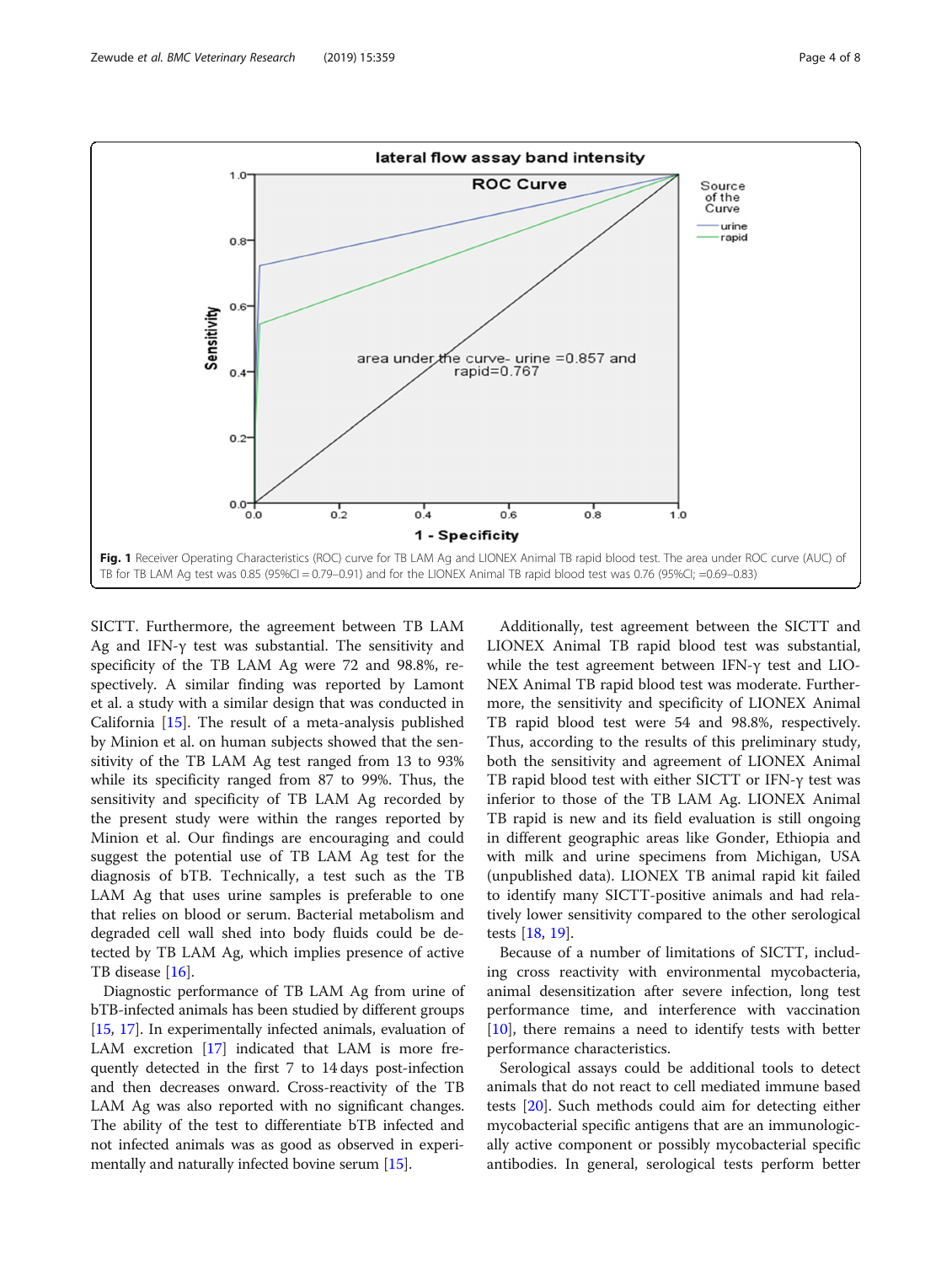<span id="page-4-0"></span>during the latter stages of infection [[21,](#page-7-0) [22\]](#page-7-0) as the immune response to bTB shifts from cellular to humoral [[22\]](#page-7-0). It has been indicated that specificity of serological tests is higher and minimizes the proportion of false positive reactions in non-infected animals [[23\]](#page-7-0).

#### Conclusion

In a low resource setting where infrastructure is limited, a rapid, field-deployable test which can improve diagnosis of bTB would allow for a decrease in zoonotic transmission and thereby improve public health. The TB LAM Ag had a better diagnostic performance than the LIONEX animal TB rapid blood test and could potentially be used as ancillary either to SICTT or IFN-γ test for the diagnosis of bTB. Additional studies in a realtime field setting to determine its utility and implementation capacity are needed. .

#### Methods

### Study animals and settings Animals

The study was conducted in central Ethiopia and 175 study animals were enrolled from different farms and divided into distinct groups: 1) group one, with 51 SICT-Tand IFN-γ positive animals recruited from the National Animal Health Diagnostic and Investigation Center (NAHDIC) in Sebeta; 2) group two, with 64 SICTT and/ or IFN-γ-negative animals recruited from a farm located at Muke-Turi, in the North Shewa Zone of the Oromia Region; and 3) Group three: 60 animals with unknown status of bTB were recruited from Chancho and Sululta, North Shewa of the Oromia Region. Since there is no prevention and control strategy in Ethiopia for BTB at this time, the animals that tested positive were not removed from the farms. Farmers were provided with the results of tests as well as educational awareness in order to minimize the risk of transmission to other animals and human.

#### Single intradermal comparative tuberculin test (SICTT)

Two sites on one side of the mid-neck 12 cm apart were shaved and the skin thickness was measured with a caliper. One site was injected intradermally with an aliquot of 0.1 ml 3000 IU/ml bovine purified protein derivative (PPD) (Prionics Leslystad BV, Lelystad Netherland). The second site was injected with 0.1 ml 3000Ul/ml avian PPD (Prionics Leslystad BV, Lelystad Netherland). After 72 h the skin thickness at injection site was measured. An animal was defined as a reactor if the bovine site reaction exceeded the avian site reaction by  $>$  4 mm at 72 h [\[24\]](#page-7-0).

#### LIONEX animal TB rapid blood test

The animal TB rapid test is a lateral flow immunochromatography and membrane-based screening test for the rapid detection of antibodies to  $M$ . bovis in sample plasma or serum from animals, developed by LIONEX Diagnostic and Therapeutic GmbH Company, Germany [[13\]](#page-6-0). Whole blood was collected into a heparinized tube and transported to the Aklilu Lemma Institute of Pathobiology immunology lab. Plasma was harvested after centrifugation at 1500 rpm for 10 min, and then the samples were stored at -20<sup>0</sup>c until processed.

On the test day the kit and the plasma samples were thawed, after which one drop (about 20 μl) of plasma was added to the designated test kit pad area. Two drops of the diluent buffer were added to the pad, mixed, and then kept at room temperature for 5 min. Next, 1 drop of diluent buffer was added to the solution and kept at room temperature for an additional 20 min, at which point the result was read. Interpretation of the result

Fig. 2 LIONEX Animal TB Rapid Blood Test. Positive LIONEX Animal TB rapid blood test is shown in the figure: One strong line appear in the control zone "C" and one or more test lines appear in the test zone "T"

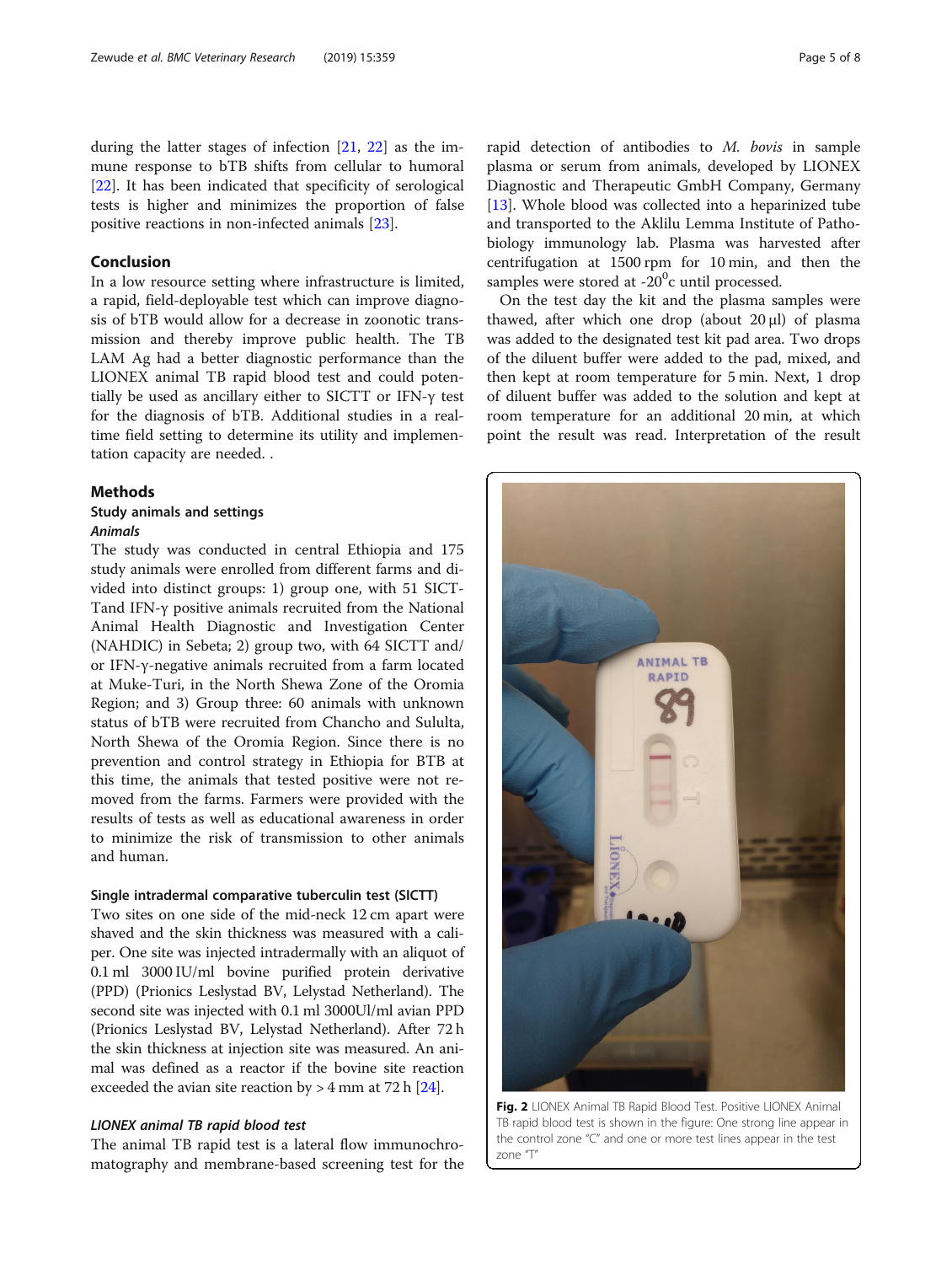was based on manufacturer instructions, i.e., the test was considered positive when bands were observed at control bar C and sample bar T and negative if a band was observed only at control bar C. Intensity of the test band was graded per grading intensity scales supplied by the manufacturer: Zero for no band, 1 for faint band intensity, 2 for moderate intensity and 3 for strong test band intensity (Fig. [2](#page-4-0)).

#### ALERE determine LAM TB urine antigen test

TB LAM Ag is an immunochromatographic test for the qualitative detection of LAM antigen of mycobacteria in urine, based on the use of highly purified antibodies specific to LAM (Fig. 3)  $[11]$  $[11]$  $[11]$ . The capture antibodies are adsorbed onto the nitrocellulose membrane of the test strip. This strip was originally designed for human TB detection, and we evaluated the assay for bTB infection diagnosis.

Urine samples were collected after manual stimulation of the vulva area and transported within 8 h of collection to the Aklilu Lemma Institute of Pathobiology (immunology laboratory). After removal of the protective foil cover from each TB LAM Ag test strip, 60 μl urine was added onto the sample pad on the test strip and kept at room temperature for at least 25 min to read the result. All test results were interpreted according to manufacturer instructions. Band intensity was graded per the

manufacturer-supplied reference card: Zero for no band, 1 for faint band intensity, 2 for moderate band intensity, and 3 for strong test band intensity.

#### INF-γ test and whole blood culture

A 3 ml blood sample from each animal was collected into a heparinized tube after shaving and disinfecting the groove of the animal's neck. All collected blood was transported to the Aklilu Lemma Institute of Pathobiology (ALIPB, immunology laboratory) within 8 h of collection. About 250 μl of whole blood was dispensed in duplicate into 96-well flat-bottom culture plates. Whole blood was stimulated using 25 μl of Avian-PPD and Bovine-PPD, giving a final assay concentration of 10 μg/ ml in each well. Lectin from Phytolacca americana (pokeweed, Sigma) (5 μg/ml) was used as a positive control, and saline was used as a negative control, each dispensed at 25 μl into the corresponding wells. The culture was incubated at 37 °C in 5%  $CO<sub>2</sub>$  atmosphere for 48 h and then the supernatant was harvested and frozen. IFN-γ in the supernatants were measured by an enzyme-linked immunosorbent assay using the Bovigam® test kit as per product insert (Prionics AG, Schlieren, Switzerland) [\[25](#page-7-0)]. The result was interpreted as per the manufacturer recommendation as positive, negative with the cut-off value of IFN-  $\gamma \ge 0.1$ .

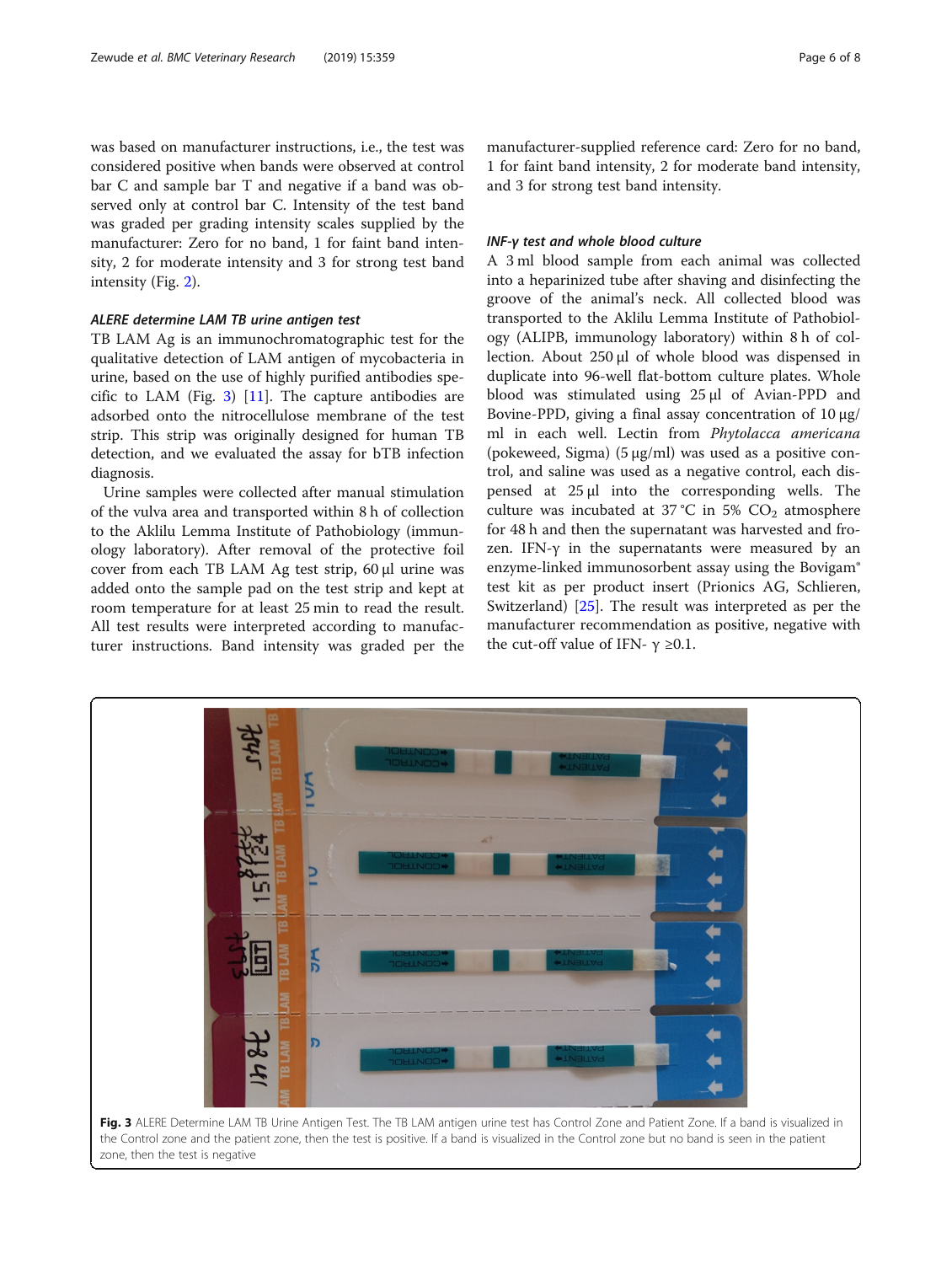#### <span id="page-6-0"></span>Data analysis

Test sensitivity (proportion of positive results found among infected animals), specificity (proportion of negative results among non- infected animals), positive predictive value (PPV) and accuracy (proportion of correct result among all tested animals) and their 95% confidence intervals (CI) were calculated using open Agreement between tests were evaluated using Kappa-statistic (k) using SPSS statistic version 24.

#### Abbreviations

Ag: Antigen; bTB: Bovine tuberculosis; HIV/AIDS: Human immunodeficiency virus; acquired immunodeficiency syndrome; IFN-ɤ: Gamma interferon; LAM: Lipoarabinomannan; LMIC: Low- and middle- income countries; PPD: Purified protein derivative; SICTT: Single intradermal comparative tuberculin test; TBC: Mycobacterium tuberculosis complex

#### Acknowledgements

The work was done by the support of Aklilu Lemma Institute of Pathobiology, Addis Ababa University and The Ohio State University.

#### Authors' contributions

GA, SHW, and AZ conceived the current study protocol. WGH, XP, JMB, WG, JBT, SHW developed the initial rapid diagnostic testing proposal. AZ, TM, LT collected the specimen and performed all of the tests. AZ analyzed the initial data and drafted the initial manuscript. AZ, TM, LT, WGH, XP, JMB, WG, JBT, SHW, GA have all reviewed and have provided critical input for the manuscript. All authors read and approved the final manuscript.

#### Funding

The project described was supported in part by Award Number UL1TR001070 from the National Center for Advancing Translational Sciences awarded to The Ohio State University (SW, GW, JBT, XP, GH, JB). Funding obtained was used for the purchase of LIONEX Animal TB Rapid Blood Test and ALERE Determine LAM TB Urine Antigen Test used in this study. The content is solely the responsibility of the authors and does not necessarily represent the official views of the National Center for Advancing Translational Sciences or the National Institutes of Health. The funding body did not participate in the design of the study, the specimen collection, analysis, and interpretation of data or any involvement in the writing of the manuscript.

#### Availability of data and materials

The data used for analysis to support this study are mostly included in the published article. Additional data can be available from corresponding author on reasonable request.

#### Ethics approval and consent to participate

Ethical clearance: The study was reviewed and approved by the Institutional review Board of the Aklilu Lemma Institute of Pathobiology by its Minutes Ref. No. ALIPB/002/2017/2018. The aim of the study was explained to farm owners and conducted in farms where owners consented verbally and permitted access to their farms and animals. The Addis Ababa Institutional Ethics Committee approved verbal consent for animal testing for this study protocol.

#### Consent for publication

Not applicable.

#### Competing interests

The authors declare that they have no competing interests.

#### Author details

<sup>1</sup> Aklilu Lemma Institute of Pathobiology, Addis Ababa University, Addis Ababa, Ethiopia. <sup>2</sup>Nationwide Children's Hospital, Section of Infectious Diseases, College of Medicine, The Ohio State University, Columbus, OH, USA. <sup>3</sup> Center for Biostatistics, College of Medicine, The Ohio State University, Columbus, OH, USA. <sup>4</sup> Department of Pathology, College of Medicine, The Ohio State University, Columbus, OH, USA. <sup>5</sup>Global One Health initiative (GOHi), The Ohio State University, Columbus, OH, USA. <sup>6</sup>Veterinary Preventive

Medicine, College of Veterinary Medicine, The Ohio State University, Columbus, OH, USA. <sup>7</sup>Department of Microbial Infection and Immunity College of Medicine, The Ohio State University, Columbus, OH, USA. <sup>8</sup>Present Address: Texas Biomedical Research Institute, San Antonio, TX, USA. <sup>9</sup>Division of Infectious Diseases, Department of Internal Medicine, College of Medicine, The Ohio State University, Columbus, OH, USA.

#### Received: 3 January 2019 Accepted: 26 September 2019 Published online: 22 October 2019

#### References

- 1. Adem J. Review on zoonotic importance of bovine tuberculosis and its control. Open Access Libr J. 2016;3:e2504.
- 2. Schiller I, Oesch B, Vordermeier HM, Palmer MV, Harris BN, Orloski KA, et al. Bovine tuberculosis: a review of current and emerging diagnostic techniques in view of their relevance for disease control and eradication. Transbound Emerg Dis. 2010;57(4):205–20.
- 3. Cosivi O, Grange JM, Daborn CJ, Raviglione MC, Fujikura T, Cousins D, et al. Zoonotic tuberculosis due to Mycobacterium bovis in developing countries. Emerg Infect Dis. 1998;4(1):59–70.
- Berg S, Firdessa R, Habtamu M, Gadisa E, Mengistu A, Yamuah L, et al. The burden of mycobacterial disease in ethiopian cattle: implications for public health. PLoS One. 2009;4(4):e5068.
- Sibhat B, Asmare K, Demissie K, Ayelet G, Mamo G, Ameni G. Bovine tuberculosis in Ethiopia: a systematic review and meta-analysis. Prev Vet Med. 2017;147:149–57.
- 6. Alito A, McNair J, Girvin RM, Zumarraga M, Bigi F, Pollock JM, et al. Identification of Mycobacterium bovis antigens by analysis of bovine T-cell responses after infection with a virulent strain. Braz J Med Biol Res. 2003; 36(11):1523–31.
- 7. Buddle BM, Wilson T, Denis M, Greenwald R, Esfandiari J, Lyashchenko KP, et al. Sensitivity, specificity, and confounding factors of novel serological tests used for the rapid diagnosis of bovine tuberculosis in farmed red deer (Cervus elaphus). Clin Vaccine Immunol. 2010;17(4): 626–30.
- 8. Coad M, Downs SH, Durr PA, Clifton-Hadley RS, Hewinson RG, Vordermeier HM, et al. Blood-based assays to detect Mycobacterium bovis-infected cattle missed by tuberculin skin testing. Vet Rec. 2008;162(12):382–4.
- Muller B, Vounatsou P, Ngandolo BN, Diguimbaye-Djaibe C, Schiller I, Marg-Haufe B, et al. Bayesian receiver operating characteristic estimation of multiple tests for diagnosis of bovine tuberculosis in Chadian cattle. PLoS One. 2009;4(12):e8215.
- 10. Rua-Domenech R, Goodchild AT, Vordermeier HM, Hewinson RG, Christiansen KH, Clifton-Hadley RS. Ante mortem diagnosis of tuberculosis in cattle: a review of the tuberculin tests, gamma-interferon assay and other ancillary diagnostic techniques. Res Vet Sci. 2006;81(2):190–210.
- 11. Alere Determine Product Information: [https://www.alere.com/en/home/](https://www.alere.com/en/home/product-details/determine-tb-lam.html) [product-details/determine-tb-lam.html](https://www.alere.com/en/home/product-details/determine-tb-lam.html) REF Type: Online source. Accessed 14 Oct 2019.
- 12. Nicol MP, Allen V, Workman L, Isaacs W, Munro J, Pienaar S, et al. Urine lipoarabinomannan testing for diagnosis of pulmonary tuberculosis in children: a prospective study. Lancet Glob Health. 2014;2(5):e278–84.
- 13. Lionex, Lionex Diagnosis and Therapeutics: Lionex LIO-Detect-TB test. [www.](https://www.www.lionex.de) [lionex.de](https://www.www.lionex.de). REF Type: Online source. Accessed 14 Oct 2019.
- 14. Engel, Backer J, Buist W. Evaluation of the accuracy of diagnostic tests from repeated measurements without a gold standard. J Agric Biol Environ Stat. 2010;15(1):83–100.
- 15. Lamont EA, Ribeiro-Lima J, Waters WR, Thacker T, Sreevatsan S. Mannosylated lipoarabinomannan in serum as a biomarker candidate for subclinical bovine tuberculosis. BMC Res Notes. 2014;7:559.
- 16. Fukuda T, Matsumura T, Ato M, Hamasaki M, Nishiuchi Y, Murakami Y, et al. Critical roles for lipomannan and lipoarabinomannan in cell wall integrity of mycobacteria and pathogenesis of tuberculosis. MBio. 2013;4(1):e00472–12.
- 17. Vu DM, Sakamuri RM, Waters WR, Swanson BI, Mukundan H. Detection of lipomannan in cattle infected with bovine tuberculosis. Anal Sci. 2017;33(4): 457–60.
- 18. Green LR, Jones CC, Sherwood AL, Garkavi IV, Cangelosi GA, Thacker TC, et al. Single-antigen serological testing for bovine tuberculosis. Clin Vaccine Immunol. 2009;16(9):1309–13.
- 19. O'Brien A, Whelan C, Clarke JB, Hayton A, Watt NJ, Harkiss GD. Serological analysis of tuberculosis in goats by use of the enferplex caprine TB